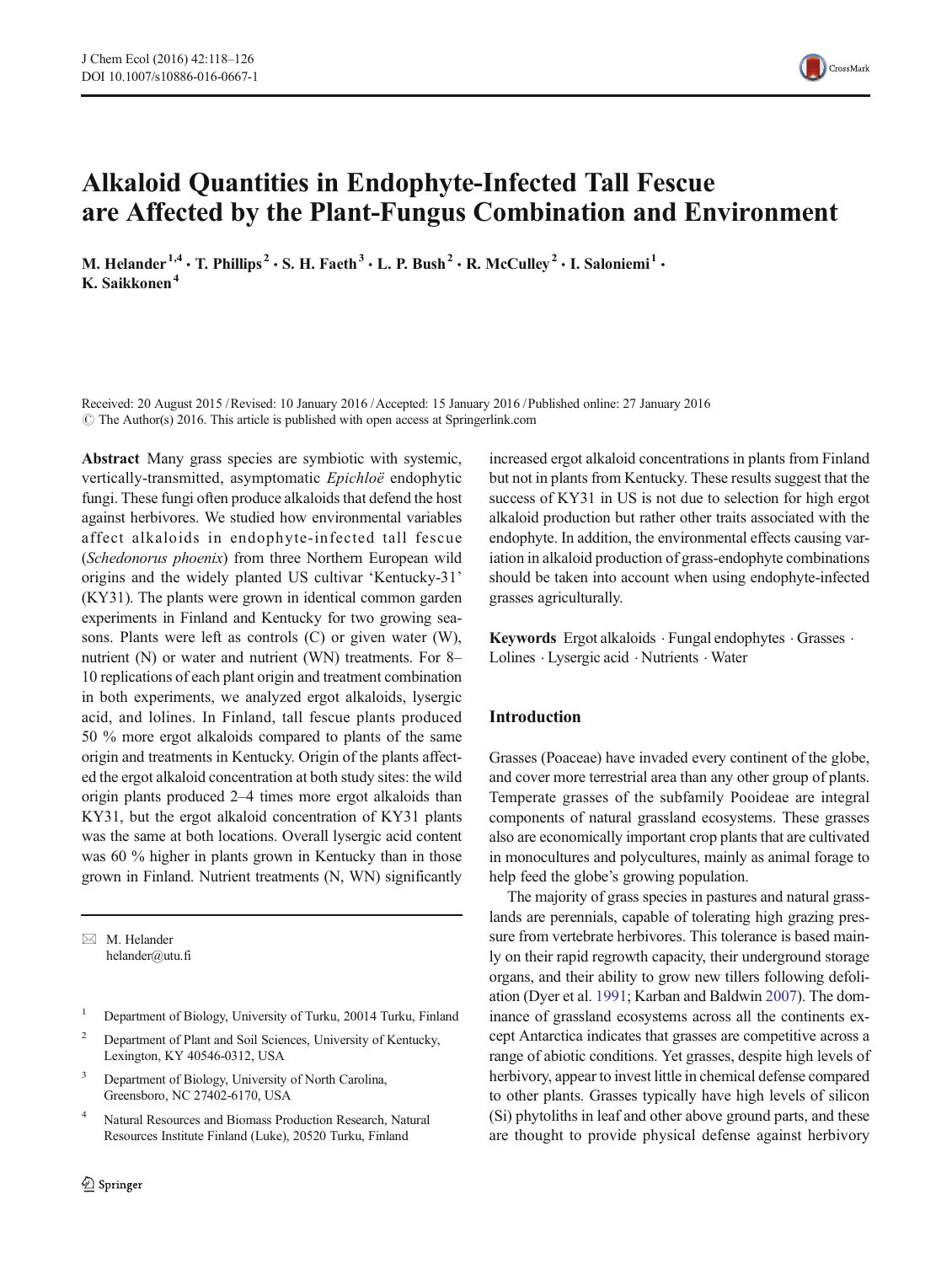(Huitu et al. [2014;](#page-7-0) Rudall et al. [2014](#page-7-0); Vicari and Bazely [1993\)](#page-7-0). The ability of grasses to produce secondary chemical defense compounds such as alkaloids is limited (Huitu et al. [2014](#page-7-0); Vicari and Bazely [1993\)](#page-7-0).

Instead of producing chemical compounds themselves, many pooid grasses have coevolved with vertically-transmitted, symbiotic Epichloë fungi (Saikkonen et al. [2013;](#page-7-0) Schardl et al. [2013\)](#page-7-0) whose asexual forms formerly were referred to as Neotyphodium (Leuchtmann et al. [2014\)](#page-7-0). These hereditary symbioses are typically host specific. The fungi grow in intercellular spaces in the above-ground parts of grasses. Epichloë endophytes in their host grasses are capable of producing four classes of alkaloids, which may provde the endophyte-grass symbiota with defenses against herbivores. The ergot alkaloids (e.g., ergovaline) and indole-diterpenes (e.g., lolitrem B) are active against both vertebrate and invertebrate herbivores, whereas peramine and loline alkaloids specifically affect invertebrate herbivores (Schardl et al. [2013](#page-7-0)).

Tall fescue [Schedonorus phoenix (Scop.) Holub. ex. Lolium arundinaceum (Schreb.) S. J. Darbyshire, syn. Festuca arundinacea Schreb.] is an important agronomic cool-season grass with a world-wide distribution. This grass often hosts the systemic endophytic fungus, Epichloë coenophiala (Morgan-Jones & W. Gams) C.W. Bacon & Schardl [formerly Neotyphodium coenophialum (Morgan-Jones & W. Gams) Glenn, C.W. Bacon & Hanlin]. Tall fescue originated in Eurasia, where it can be found growing in low competition environments, such as roadsides and seashores. The species was introduced to US in the late 1800's, and today is a widely distributed and important forage and turf grass in the eastern and middle United States and is less widely distributed in South America, New Zealand, and Australia (Hoveland [1993](#page-7-0); Young et al. [2014\)](#page-8-0).

'Kentucky-31' (KY31) was the first widely used tall fescue cultivar in the US (Young et al. [2014\)](#page-8-0). Empirical evidence has demonstrated that the systemic and asymptomatic endophytic fungus made the cultivar particularly vigorous, highly resistant to herbivores, and tolerant to a wide range of environmental conditions (Clay and Holah [1999;](#page-7-0) Saikkonen [2000](#page-7-0)). The endophyte thus has promoted competitive dominance of infected grasses especially in stressful environments (Malinowski and Belesky [2000;](#page-7-0) Saikkonen et al. [2004](#page-7-0), [2006\)](#page-7-0).

It also is well documented that the Epichloë endophyteinfected KY31 tall fescue can cause health problems for grazing vertebrates, especially during long and hot summers (Bacon [1995;](#page-7-0) Young et al. [2013\)](#page-8-0). Consumption of endophyte-produced alkaloids has been implicated directly in the onset of animal stress, specifically in the case of the ergot alkaloids (Foote et al. [2013](#page-7-0); Young et al. [2013](#page-8-0)). Significant scientific effort has been spent trying to unravel the mechanisms associated with this animal response. Surprisingly, less attention has been paid to the variation in alkaloid production of the grass-endophyte symbiota caused by variable environmental conditions and to how alkaloidenvironment relationships may be influenced by the genetic background of the host grass.

We examined how alkaloid production in wild tall fescues originating from Northern Europe, which are highly infected with Epichloë endophytes (ca. 90 %, Saari et al. [2010\)](#page-7-0), and the widely used US cultivar KY31 depends on variable environmental conditions. Endophyte-infected wild grasses from three different origins around the Baltic Sea and the cultivar KY31 were planted in identical common garden experiments in two environments, Northern Europe and Kentucky, where soil nutrients and water were manipulated. We expected the cultivar KY31 to produce high levels of alkaloids, especially in high nutrient environments (Arechavalenta et al. [1992](#page-7-0)) that mimic the agronomic-type environment. Nutrient application should increase the production of fungal alkaloids because alkaloids are nitrogen-rich compounds and nitrogen is often limiting in the environment. We also predicted that overall alkaloid production would be lower in Northern Europe than in Kentucky since in the latter environment the grasses would be exposed to higher temperatures and drought during the summers (Belesky et al. [1989;](#page-7-0) McCulley et al. [2014\)](#page-7-0).

#### Methods and Materials

Plant Material Seeds from naturally occurring, wild tall fescue populations from three areas that were separated approx. 500 km from each other by the Baltic Sea were collected in August 2003. We collected seeds from 8, 9, and 6 populations, respectively, from the island of Åland (A), the island of Gotland (G), and the West Coast of Sweden (S), 10–50 individual plants from each population. Three seeds from each individual plant were stained (Saha et al. [1988\)](#page-7-0), and endophyte infections were determined by microscopic examination. All the tall fescue populations in the study had seed borne Epichloë sp., and infection frequencies varied between 85 and 100 %. We combined all E- (uninfected) seeds from populations within each area  $(A, G, and S)$  and all  $E+$  (infected) seeds from populations within each area. In addition to plants from these natural tall fescue populations, both infected and uninfected 'Kentuky-31' (KY31) cultivar seeds were obtained from the University of Kentucky. Half of all the seeds were shipped from Finland to Kentucky or vice versa, so that both study sites had identical sets of seeds. At both locations, tall fescue seeds were germinated on moist tissue paper in Petridishes and planted in individual pots in a greenhouse. When plants had 2–3 tillers, they were transplanted to field plots.

Common Garden Experiments Parallel field experiments were carried out in the fields of Turku Botanical Garden, University of Turku (60°26′0″N, 22°10′19″E), Finland and the University of Kentucky's experimental Eden Shale Farm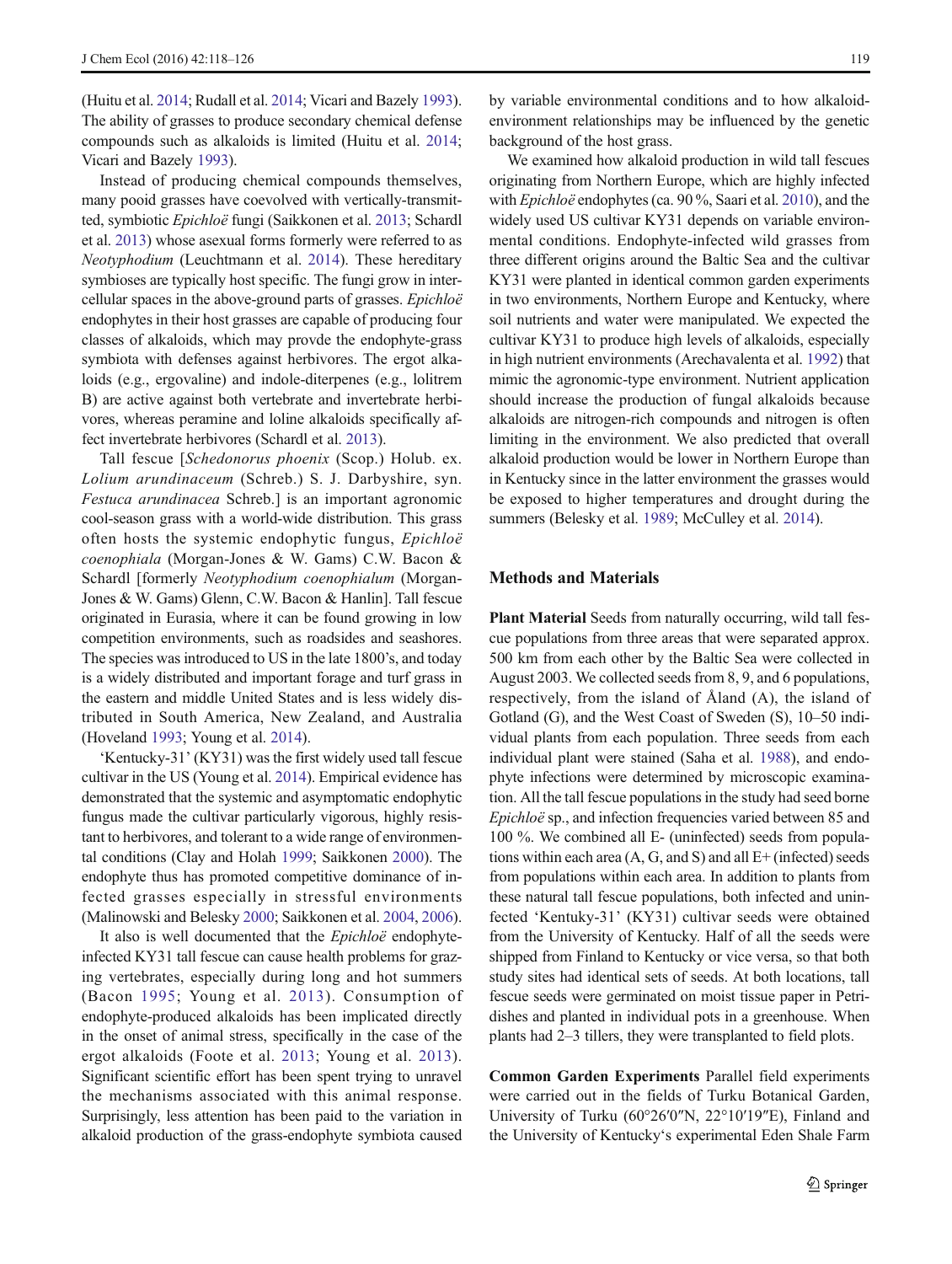(38°32′22″N, 84°44′24″W), Kentucky, USA. The field site in Finland is at the edge of the northern distribution range of natural tall fescue populations, while the Kentucky field site is in the zone of intensive tall fescue cultivation in the USA, also known as the 'fescue belt'. Both experimental field sites had been in cultivation in the past and were tilled without nutrient application in the summer 2004, immediately preceding experimental establishment. The experimental areas were fenced to prevent large vertebrates (e.g., rabbits, deer) access; however, smaller vertebrates (e.g., voles) and invertebrates were able to move freely into the experimental area and among plants.

In the control plots, pH of the experimental soils were 6.7 and 5.9, total nitrogen 0.15 % and 0.14 %, phosphorus 7 and 14 mg/kg, potassium 132 and 81 mg, calcium 1800 and 2080 mg/kg, and magnesium 208 and 120 mg/kg for Finland and Kentucky sites, respectively.

Both experimental set-ups were randomized block designs consisting of 10 blocks, each divided to 4 plots. In August 2004, E+ plants from four origins (A, G, S, KY31) were randomly planted in each experimental plot about 0.5 m apart and 0.5 m from the edge of the plot. The space between the experimental plants was either mowed, hand weeded, or sprayed with herbicide two times during the growing season to prevent interspecific competition. E- plants of the same origin also were planted in the plots, but were not included in this study, because uninfected plants are not capable of producing alkaloids.

The four plots in each block were designated randomly to one of the four treatments: Control (C) - receiving only ambient rainfall and nutrients, Water treatment (W) - with 3 L of water applied to each plant separately three times a week from June to August in Finland, and in Kentucky twice per week at 3.8 L per plant at each watering from April to October using trickle emitters and an irrigation timer. In Finland, nutrient treatment (N) was 1 dl of N-P-K-fertilizer (Nurmen Y2, Kemira KnowHow) (N-P-K/20–6-6) applied two times during the growing season for each plant. In Kentucky fertilization consisted of 50 kg/ha of N/per application in form of urea. Water and nutrient treatments (WN) combined both water and nutrient applications. These experiments allowed us to compare the effects of water and nutrient treatments within the experiments in Finland and Kentucky. However, comparisons between the two experiments should be done with caution because the sites inevitably differ in terms of numerous abiotic and biotic factors.

In 2005, all the experimental plants were re-checked to verify their endophyte status. In July, we sampled a pseudostem from each plant for immunoblot assay detection using monoclonal antibodies specific to Epichloë (Phytoscreen Immunoplot Kit #ENDO7973, Agrinostics, Watkinsville, GA, USA). In addition, at the end of the summer, three seeds from each plant were stained (Saha et al.

[1988\)](#page-7-0), and endophytic infections were checked by microscopic examination. All plants included in this analysis were infected with *Epichloë* ( $N = 40, 38, 40, 34$  and  $N = 35, 38, 40, 38$ for A, G, S, and KY31 origins in Finland and Kentucky experiments, respectively).

The phenological timing of the two experiments is difficult to compare, and therefore we decided to sample regrowth leaf biomass of the experimental plants. The samples were collected from spring regrowth and fall regrowth in Finland and Kentucky, respectively. We obtained samples from all the 152 E+ plants in the Finnish experiment in mid-June 2006. A handful of green growth was cut at the height of 5 cm from the ground, placed into a plastic bag, and transported immediately to a deep-freezer (−80 C°). The samples were ground, and the ground plant material from Finland was sent to Kentucky for alkaloid analyses. In Kentucky, 151 E+ plants were sampled in early November 2006. The samples from both experiments were analyzed using the same protocol.

Alkaloid Analyses Pyrrolizidine alkaloids [N-acetylloline (NAL), N-formylloline (NFL), and N-acetylnorloline (NANL)] were extracted from powdered plant material with ethanol:methylene chloride (4:1, v/v) containing the internal standard quinoline and sodium bicarbonate following protocol of Blankenship et al. [\(2001](#page-7-0)). Individual alkaloids were resolved and quantified by gas chromatography equipped with FID detector. Chromatographic conditions were  $15 \text{ m} \times 0.53 \text{ mm}$  DB5 column with initial oven temperature of 70 °C increased to 160 °C at 45 min<sup>-1</sup>, held for 5 min, and increased to 290  $^{\circ}$ C at 45 min<sup>-1</sup> and held for 7 min.

Ergovaline, ergovalinine, and lysergic acid were measured by a modification of the procedure of Yates and Powell [\(1988\)](#page-8-0). The HPLC was equipped with a fluorescence detector with excitation at 310 nm and measurement at 420 nm. Separation was on an Alltech Alltima C18  $150 \times 4.6$  mm column with 3  $\mu$  particle size. Elution solutions were (A) 75 mM ammonium acetate in water: acetonitrile  $(3:1, v/v)$  and  $(B)$  acetonitrile. Elution gradient was 95:5 (A:B) for 1 min; linear change to 60:40 (A:B) during the next 15 min and maintained for 5 min; changed to 0:100 (A:B) during the next 1.5 min and maintained for 5 min; changed to 100:0 (A:B) during the next 1 min and maintained for 6 min before returning to 95:5.

Statistical Analyses Statistical analyses were performed using R 2.15.2 statistical software (R Core Team [2012](#page-7-0)) by applying linear mixed models (Pinheiro et al. [2013\)](#page-7-0). The experiments conducted in Finland and Kentucky were analyzed separately because the sites inevitably differ in terms of numerous abiotic and biotic factors.

Total ergot alkaloids and lysergic acids were used as the final response variables, as results based on individual compounds did not differ from models based on their sums. Lolines were analyzed as sums of N-acetylloline (NAL), N-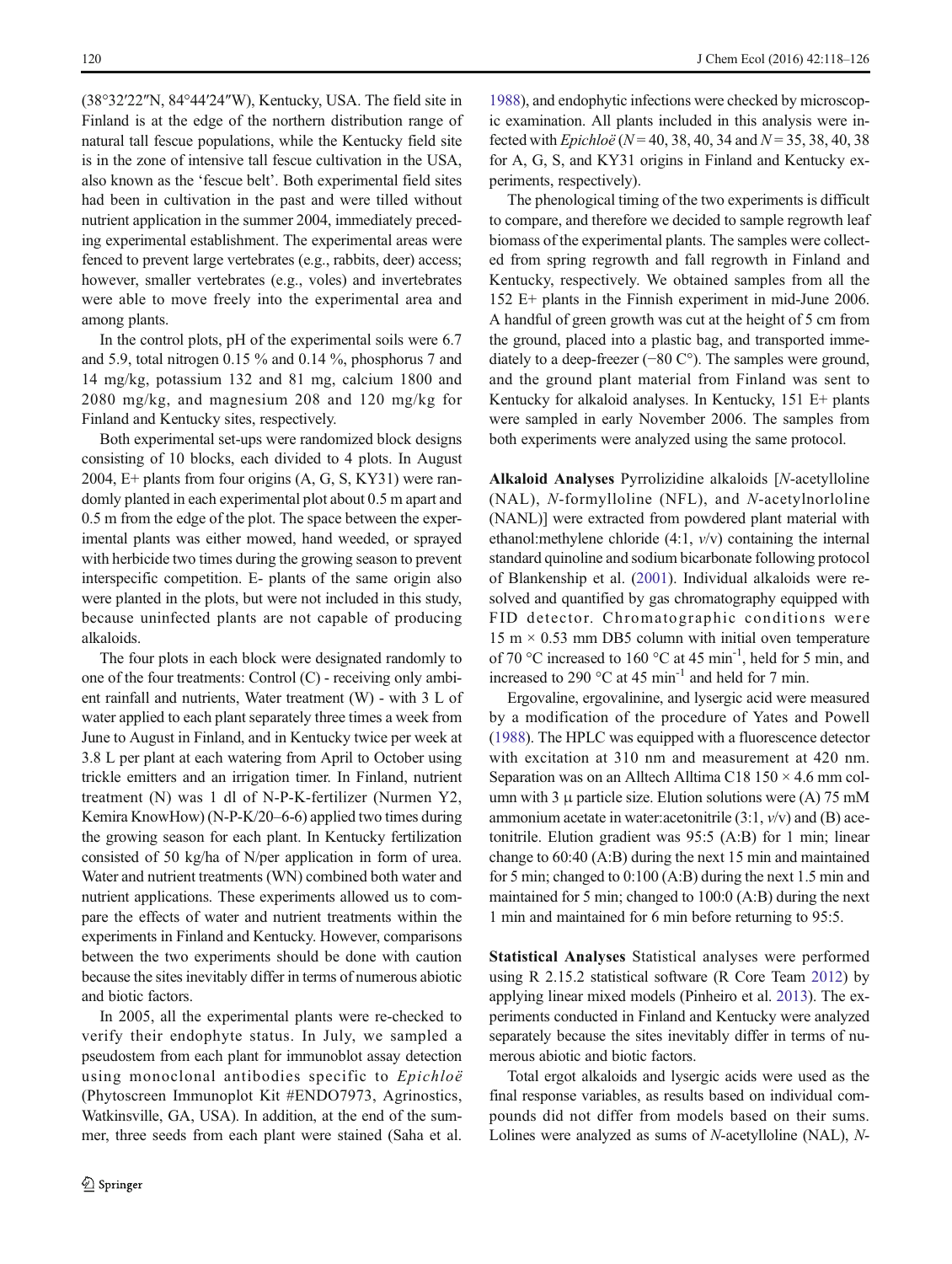formylloline (NFL), and N-acetylnorloline (NANL). Normality of the residuals was gained after transformation as suggested by the Box-Cox analysis. All ergot alkaloids were log transformed ( $\lambda = 0$ ), and to take into account zero values, one was first added to each compound before transformation. Lysergic acids were square root transformed ( $\lambda = 0.5$ ). There was no need for transformation in lolines.

The statistical model for alkaloids included the fixed factors fertilization (N) and water treatment (W) treatments (included in models as, "N", nitrogen and nitrogen + water combined, "W", control and water treatment combined, and interaction, "N\*W" between N and W), plant origin (KY31, A, G, S) and interactions between treatments and origin. Block was used as a random factor in all models. Association between different compounds within treatments (N and W) and origins were analyzed in separate linear mixed models (i.e., comparison of ergot totals vs. loline totals in nitrogen and control treatments for each origin).

The full model with treatments, origins, and their interactions was fitted, and the non-significant factors were removed. Out of these models, we constructed the final model by including all factors that were significant at least in one of the experiments. This model is shown for experiments conducted in each site. Interaction plots were used in illustrating the significant interactions between the factors left in the models.

## **Results**

All the 303 examined endophyte-infected tall fescue plants (152 from Finland and 151 from Kentucky) contained detectable amounts of ergot alkaloids and lolines. However, two S origin plants grown in Kentucky and one S and one KY31 origin plant grown in Finland did not produce lysergic acid.

Ergot Alkaloids Endophyte-infected tall fescue plants produced ca. 50 % more total ergot alkaloids in Finland compared to the plants with same origin and treatments that were grown in Kentucky (Fig. [1\)](#page-4-0). Total ergot alkaloid concentrations were similar compared to ergovaline and ergovalinine concentrations in the two experiments, all origins and treatments.

KY31 plants produced equivalent amounts of total ergot alkaloids in common garden experiments at both locations at the time of the sampling ( $t = 0.25$ ,  $df = 69$ ,  $P = 0.80$ ), while the wild origin plants produced more ergot alkaloids in Finland  $(t = 6.0, df = 211, P < 0.001)$ . In Finland, the ergot alkaloid production by A origin plants was four-fold greater, and by S or G origin plants was three-fold greater, than production by KY31 plants (Fig. [1](#page-4-0)). In the Kentucky experiment, the wild origin plants (S, G, A) produced twice as much ergot alkaloids as the KY31 plants (Fig. [1](#page-4-0)).

Nutrition treatment tended to increase the amount of ergot alkaloids in Finland, but not in Kentucky (Table [1](#page-5-0)). Addition of nutrients was especially effective on A origin plants, which produced more than twice as much ergot alkaloids in nutrient (N) and combined nutrient and water (WN) treatments compared to control (C) and water (W) treatments in Finland (Fig. [2](#page-5-0)). Overall ergot alkaloid levels were lowest in the KY31 origin plants both in Finland and in Kentucky. Thus, KY31 expressed the lowest plasticity in response to nutrient and water treatments. Of the wild origin plants, A plants showed the highest plasticity followed by G and S origin plants (Fig [2](#page-5-0)., Table [1\)](#page-5-0).

Lysergic Acid The total amount of lysergic acid, a precursor for a wide range of ergot alkaloids, was 60 % higher in tall fescue plants grown in Kentucky compared to those grown in Finland.

In Finland, treatments and plant origin affected lysergic acid concentrations, but the fit of the model is poor (log likelihood =33.4). In the Kentucky experiment, lysergic acid concentrations were significantly lower in KY31 plants compared to wild origin (A, G, S) plants (Table [2,](#page-6-0) model log likelihood =  $-43.1$ ). Lysergic acid concentrations tended to be lower for water-treated plants.

Loline Alkaloids The amount of total lolines was 17 % lower in plants grown in Finland compared to plants grown in Kentucky. In Finland, neither nutrients nor water application affected loline alkaloid concentrations (Fig. [2\)](#page-5-0). In the Kentucky experiment, overall total loline concentrations (Nacetylnorloline, N-formyloline, N-acetyloline) of different plant origins were affected in different ways by different treatments causing high level interaction between the predictors (Fig. [1](#page-4-0), Table [2](#page-6-0)).

Correlations Between Alkaloids In both the Finnish and the Kentucky experiments, different components within the three chemical groups, ergot alkaloids, lysergic acids, and lolines, showed high positive correlations (the lowest correlation in Finland was  $r = 0.67$  and in Kentucky  $r = 0.87$ ) when all the treatments were included in the analysis. This indicates that e.g., a plant that produces high concentrations of ergot alkaloids also produces high concentrations of lysergic acid and lolines. Correlations between means of the three groups were higher in plants grown in Kentucky (correlations between 0.53 and 0.65) compared to those grown in Finland (correlations between 0.23 and 0.31). All these correlations were statistically significant. Correlations among individual chemicals were also higher in Kentucky plants (range  $r = 0.45$  to 0.67) compared to Finland plants (range  $r = 0.08$  to 0.45).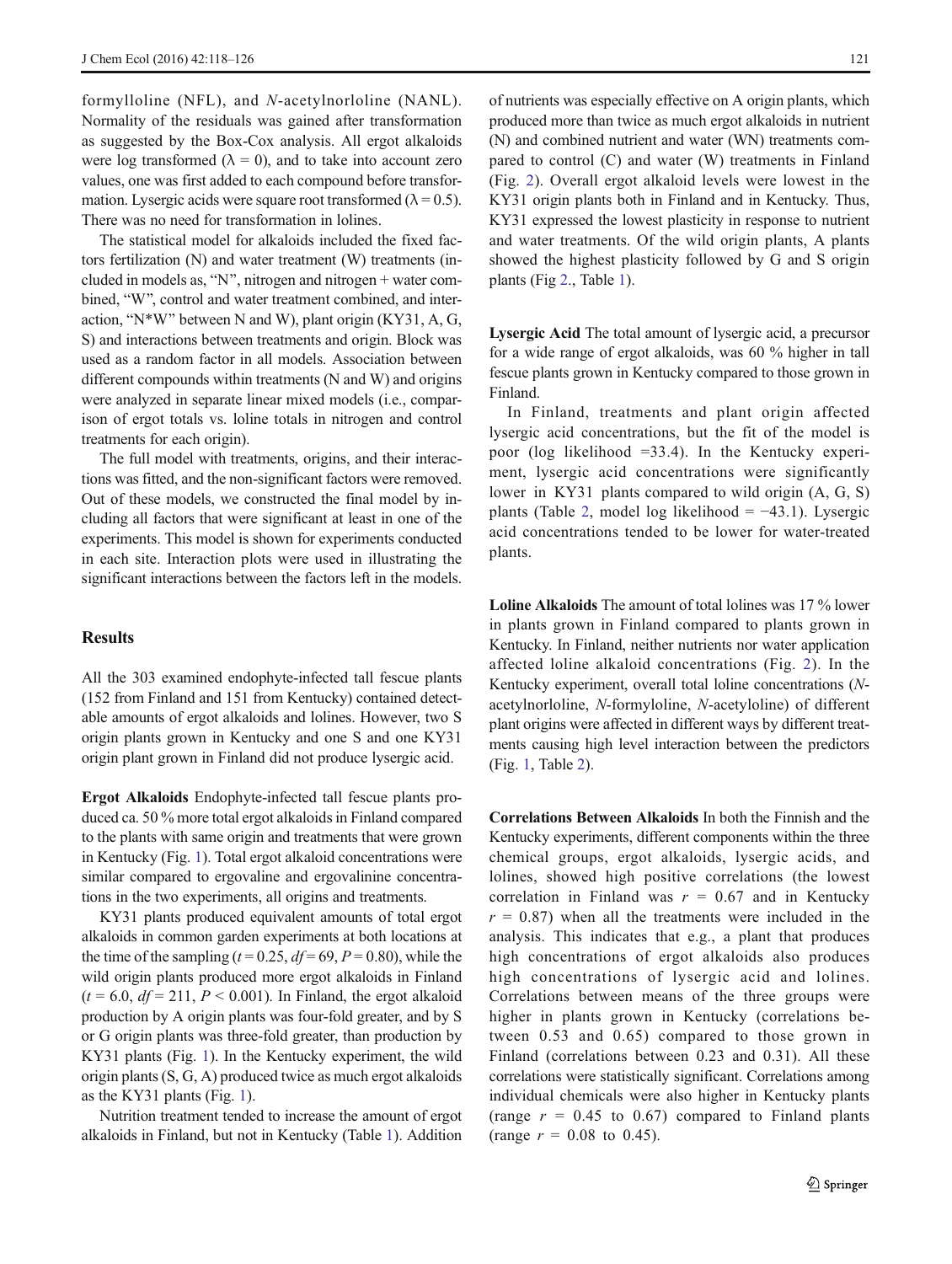<span id="page-4-0"></span>

endophyte-infected tall fescue plants from three wild populations and one cultivar (A Åland island, G Gotland island, S mainland Sweden, KY-31 cultivar 'Kentucky-31') grown in common garden in Finland

and Kentucky. The plants received either water  $(W)$ , nutrient  $(N)$  or combined water and nutrient treatments (WN) while control plants (C) were left without extra water and nutrients (means  $\pm$  SE)

# Discussion

In contrast to our prediction that KY31 should produce more ergot alkaloids than its wild population counterparts, KY31

endophyte-infected plants produced 2–4 times lower ergot alkaloid concentrations compared to plants from wild European populations when the plants were grown in the same environmental conditions. The lower ergot alkaloid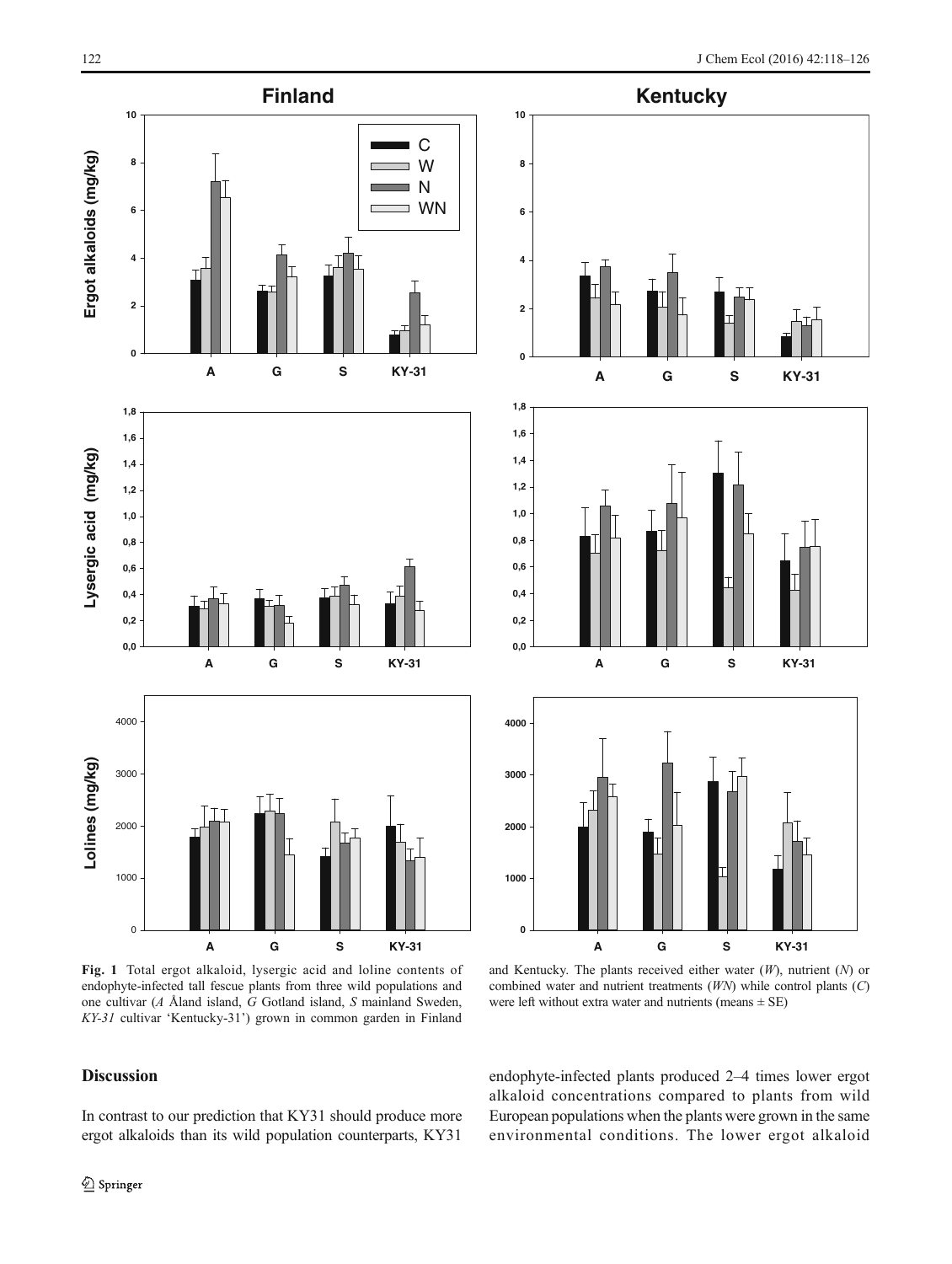<span id="page-5-0"></span>Table 1 Linear mixed models for total ergot alkaloids in tall fescue plants. The grasses from the wild origins (Orig) Gotland (G) and Sweden (S) and cultivar 'Kentucky-31' (KY31) were compared with wild origin Åland  $(A)$  in water  $(W)$  and nutrition  $(N)$  treatment (*Treat*) plots. Results for the same model are shown for plants grown in Finland

or Kentucky with all main factors and those interactions that were statistically significant in either of the experiments. Model estimates are standard errors  $(S.E.)$ , degrees of freedom  $(df)$ , and t-tests  $(t)$  with P-values (P) \*\*\* <  $0.001$ ,\*\* <  $0.01$ ,\* <  $0.05$ , o < 0.1

|               | <b>FINLAND</b> |       |     |                  |                |        | <b>KENTUCKY</b> |       |     |                  |                  |              |
|---------------|----------------|-------|-----|------------------|----------------|--------|-----------------|-------|-----|------------------|------------------|--------------|
|               | Value          | S.E.  | df  | $\boldsymbol{t}$ | $\overline{P}$ |        | Value           | S.E.  | df  | $\boldsymbol{t}$ | $\boldsymbol{P}$ |              |
| Intercept     | 1.980          | 0.104 | 103 | 19.04            | 0.001          | ***    | 2.065           | 0.130 | 100 | 15.85            | 0.001            | ***          |
| Treat N       | 0.839          | 0.130 | 36  | 6.45             | 0.001          | ***    | 0.095           | 0.172 | 36  | 0.55             | 0.584            |              |
| Treat W       | 0.144          | 0.130 | 36  | 1.11             | 0.276          |        | $-0.286$        | 0.165 | 36  | $-1.74$          | 0.091            | $\mathbf{o}$ |
| $W^*N$        | $-0.262$       | 0.123 | 36  | $-2.13$          | 0.040          | $\ast$ | $-0.064$        | 0.165 | 36  | $-0.39$          | 0.701            |              |
| Orig G        | $-0.092$       | 0.139 | 103 | $-0.66$          | 0.509          |        | $-0.122$        | 0.163 | 100 | $-0.75$          | 0.454            |              |
| Orig S        | 0.046          | 0.139 | 103 | 0.33             | 0.741          |        | $-0.278$        | 0.159 | 100 | $-1.74$          | 0.084            | $\mathbf{o}$ |
| Orig KY31     | $-0.606$       | 0.144 | 103 | $-4.20$          | 0.001          |        | $-0.694$        | 0.160 | 100 | $-4.34$          | 0.001            | ***          |
| $N*G$         | $-0.461$       | 0.163 | 103 | $-2.84$          | 0.006          | **     | $-0.036$        | 0.189 | 100 | $-0.19$          | 0.849            |              |
| $N^*S$        | $-0.619$       | 0.160 | 103 | $-3.86$          | 0.001          | ***    | 0.027           | 0.188 | 100 | 0.15             | 0.884            |              |
| $N*KY31$      | $-0.423$       | 0.169 | 103 | $-2.50$          | 0.014          | $\ast$ | 0.011           | 0.189 | 100 | 0.06             | 0.953            |              |
| $W^*G$        | $-0.133$       | 0.163 | 103 | $-0.82$          | 0.416          |        | $-0.035$        | 0.189 | 100 | $-0.18$          | 0.855            |              |
| $W^*S$        | $-0.047$       | 0.160 | 103 | $-0.29$          | 0.772          |        | 0.151           | 0.188 | 100 | 0.8              | 0.423            |              |
| W*KY31        | $-0.176$       | 0.170 | 103 | $-1.03$          | 0.304          |        | 0.429           | 0.189 | 100 | 2.26             | 0.026            | *            |
| AIC           | 177.01         |       |     |                  |                |        | 214.71          |       |     |                  |                  |              |
| loglikelihood | $-73.50$       |       |     |                  |                |        | $-92.35$        |       |     |                  |                  |              |

production by KY31 was evident regardless of the experimental site (Finland or Kentucky) and the various water and nutrient treatments. We can conclude thus that the most widely grown tall fescue cultivar in US has genetically relatively low ability to produce ergot alkaloids compared to wild tall fescue plants from Northern Europe. This implies that the success of endophyte-infected tall fescue KY31 in North America and other areas has not been due to unusually high ergot alkaloid production under high herbivore pressure. Rather, success of KY31 tall fescue must be based upon some other traits associated with the symbiotum. The original selection criteria of the tall fescue cultivar KY31 were most likely its excellent

Fig. 2 Model-based (Table 1) estimated means of treatments  $(C \text{ control}, W \text{ water treatment}, N)$ nutrient treatment, WN water and nutrient treatment) for the endophyte-infected tall fescue plants from three wild populations and one cultivar (A Åland island, G Gotland island, S mainland Sweden, KY-31 cultivar 'Kentucky-31') for total ergot alkaloids and lolines in plants grown in Finland or Kentucky. Note that separate models were used for Finland and Kentucky

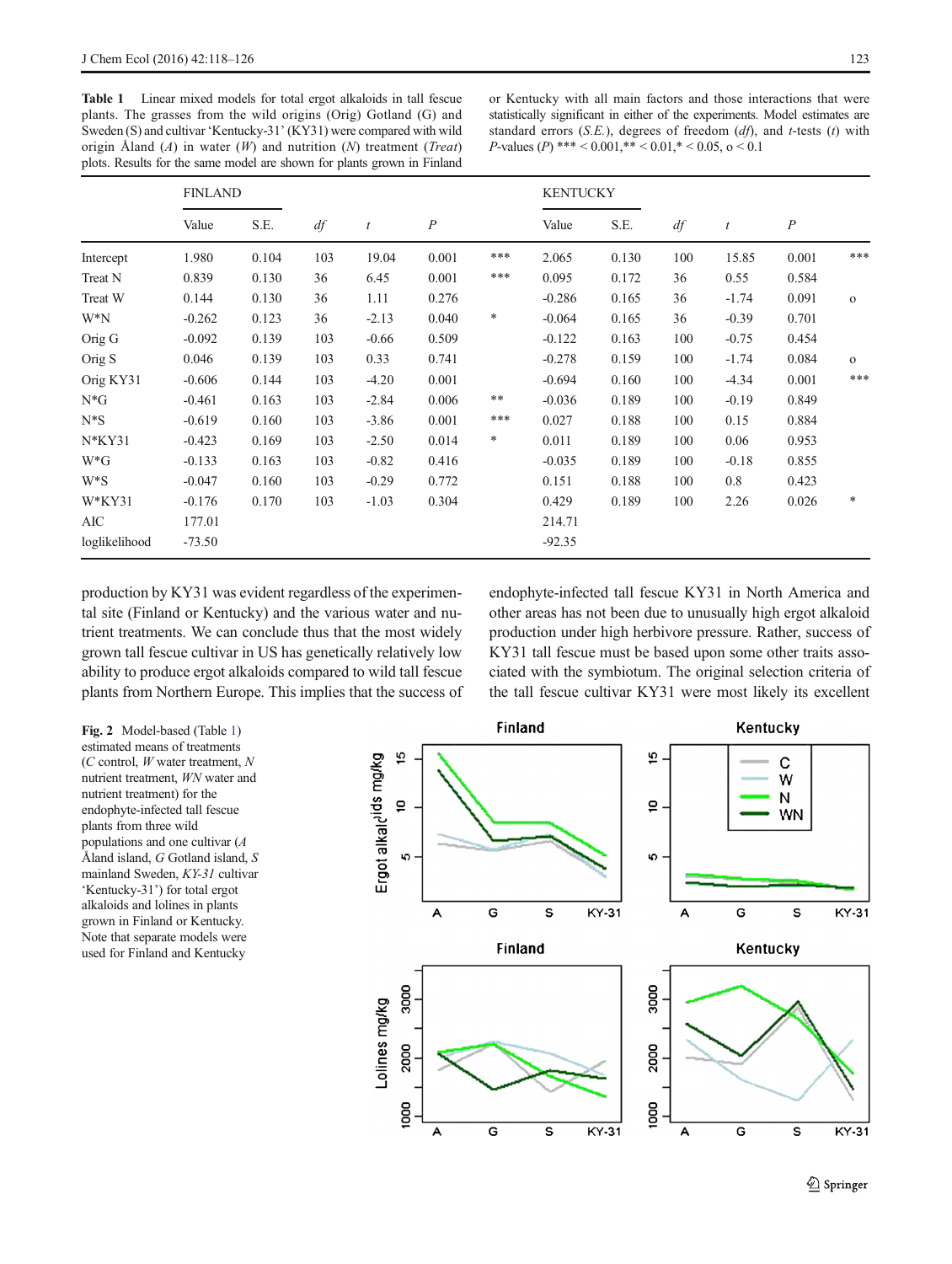<span id="page-6-0"></span>Table 2 Linear mixed models for total lysergic acids and lolines in tall fescue plants grown in Kentucky. The grasses from the wild origins (Orig) Gotland (G) and Sweden (S) and cultivar 'Kentucky-31' (KY31) were compared with wild origin Åland  $(A)$  in water  $(W)$  and nutrition  $(N)$ treatment (Treat) plots. Results are shown for with all main factors and those interactions that were statistically significant. Model estimates are standard errors  $(S.E.)$ , degrees of freedom  $(df)$ , and t-tests  $(t)$  with P-values (P) \*\*\* <  $0.001$ ,\*\* <  $0.01$ ,\* <  $0.05$ , o < 0.1

|               | <b>LYSERGIC ACID</b> |        |                        |           |                |              |  |  |
|---------------|----------------------|--------|------------------------|-----------|----------------|--------------|--|--|
|               | Value                | S.E.   | df<br>$\boldsymbol{t}$ |           | $\overline{P}$ |              |  |  |
| Intercept     | 0.960                | 0.067  | 106                    | 14.355    | 0.001          | ***          |  |  |
| Treat W       | $-0.117$             | 0.059  | 37                     | $-1.967$  | 0.057          | $\Omega$     |  |  |
| Treat N       | 0.084                | 0.059  | 37                     | 1.427     | 0.162          |              |  |  |
| Orig G        | 0.005                | 0.067  | 106                    | 0.073     | 0.941          |              |  |  |
| Orig S        | 0.051                | 0.067  | 106                    | 0.762     | 0.448          |              |  |  |
| Orig KY31     | $-0.142$             | 0.067  | 106                    | $-2.106$  | 0.038          | *            |  |  |
| <b>AIC</b>    | 102.17               |        |                        |           |                |              |  |  |
| loglikelihood | $-43.09$             |        |                        |           |                |              |  |  |
|               | <b>LOLINES</b>       |        |                        |           |                |              |  |  |
|               | Value                | S.E.   | df                     | $\bar{t}$ | $\overline{P}$ |              |  |  |
| Intercept     | 42.354               | 4.426  | 94                     | 9.569     | 0.001          | ***          |  |  |
| Treat W       | 11.330               | 6.963  | 36                     | 1.627     | 0.112          |              |  |  |
| Treat N       | 4.341                | 6.109  | 36                     | 0.711     | 0.482          |              |  |  |
| W*N           | $-7.556$             | 9.161  | 36                     | $-0.825$  | 0.415          |              |  |  |
| Orig G        | 0.114                | 5.808  | 94                     | 0.019     | 0.984          |              |  |  |
| Orig S        | 9.512                | 5.641  | 94                     | 1.686     | 0.095          | $\mathbf{o}$ |  |  |
| Orig KY31     | $-8.499$             | 5.807  | 94                     | $-1.463$  | 0.147          |              |  |  |
| $N*G$         | $-0.066$             | 8.652  | 94                     | $-0.008$  | 0.994          |              |  |  |
| $N*S$         | $-13.004$            | 8.541  | 94                     | $-1.523$  | 0.131          |              |  |  |
| $N*KY31$      | $-4.916$             | 8.652  | 94                     | $-0.568$  | 0.571          |              |  |  |
| $W^*G$        | $-7.875$             | 8.098  | 94                     | $-0.972$  | 0.333          |              |  |  |
| W*S           | $-20.203$            | 8.125  | 94                     | $-2.486$  | 0.015          | *            |  |  |
| W*KY31        | 8.132                | 8.420  | 94                     | 0.966     | 0.337          |              |  |  |
| $N*W*G$       | $-1.509$             | 11.770 | 94                     | $-0.128$  | 0.898          |              |  |  |
| $N^*W^*S$     | 26.624               | 11.709 | 94                     | 2.273     | 0.025          | *            |  |  |
| $N*W*KY31$    | $-8.947$             | 11.916 | 94                     | $-0.751$  | 0.455          |              |  |  |
| AIC           | 1109.56              |        |                        |           |                |              |  |  |
| loglikelihood | $-536.78$            |        |                        |           |                |              |  |  |

agronomic attributes under drought, poor soils, and intense grazing (Saikkonen et al. [1998,](#page-7-0) [2004](#page-7-0); Young et al. [2014\)](#page-8-0).

Comparing results from intercontinental reciprocal transplantation experiment is challenging because uncontrolled abiotic and biotic factors inevitably differ between continents. For example, differences in soil types, timing and length of growing season, seasonal changes in weather conditions and day length are likely to affect alkaloid concentrations in the endophyte-grass symbiotum. However, tall fescue and particularly its cultivar KY31 is a unique baseline model for our study. Chemotypic diversity of tall fescue is well documented in the US (Siegel and Bush [1996\)](#page-7-0), including ample evidence of seasonal changes in alkaloid production across years

(McCulley et al. [2014;](#page-7-0) Repussard et al. [2014](#page-7-0)). Thus, deviations from norms can be distinguished and linked to the explanatory or experimental factors.

For example, our results demonstrate clearly that wild grasses produced high amounts of ergot alkaloids in both study sites, whereas ergot alkaloid production of KY31 remained relatively low. In their five year field study, McCulley et al. [\(2014\)](#page-7-0) observed total ergot alkaloid concentrations range between 0.4–1.9 mg/kg in KY31 tall fescue cultivar. This is in accordance with ergot alkaloid production by KY31 when grown in Finland or Kentucky (0.9–1.1 mg/ kg) in the present study. However, the wild origin plants produced 3–5 and 2–3 times higher amounts of ergot alkaloids in Finland and in Kentucky, respectively. In addition, all ergovaline concentrations in our samples substantially exceeded the toxicity threshold value (0.4 mg/kg) known for cattle (Repussard et al. [2014\)](#page-7-0). Thus, our results provide solid evidence for the potential of infected wild tall fescue genotypes to produce high levels of alkaloids with possible injurious effects on animal husbandry compared to KY31.

In contrast to recent experimental evidence by McCulley et al. [\(2014\)](#page-7-0) that warming markedly increases concentrations of ergot alkaloids in tall fescue, our study found that levels of ergot alkaloids were higher in Finland than in the US where growing seasons are slightly warmer. This suggests that temperature alone fails to explain the alkaloid concentrations in endophyte-infected fescue. Higher concentrations of lysergic acid in plants growing in Kentucky suggest that the plants had high potential for ergot alkaloid production because lysergic acid is a precursor of ergot alkaloids (Schardl et al. [2013](#page-7-0)). Interestingly, in Finland the lysergic acid concentrations in plants with different origins were the same, while ergot alkaloid concentrations were higher in wild origin plants compared to KY31. This indicates that plant genotype x environment-interaction may play a significant role in the ergot alkaloid pathway.

McCulley et al. [\(2014\)](#page-7-0) suggested that alkaloid production of lolines is boosted by combined effects of higher temperature and precipitation. Our results support this idea - concentrations of lolines were higher in plants grown in Kentucky. However, S origin plants produced low concentrations of lolines when they were treated with water, but high concentrations of lolines with the other treatments, consistent with the possible genotype x environment interaction in loline production in tall fescue plants.

As a testable hypothesis for future studies, we suggest that alkaloid production in certain grass-fungal genotype combinations is affected by combined effects of nutrient availability in soils, temperature, precipitation, and day length, which determine the energy available for photosynthesis. For example, shorter growing season but longer day length during the growing season in Finland, due to higher latitudes (Saikkonen et al. [2012](#page-7-0)), may promote photosynthesis and, accordingly, carbon resources in a plant. Alkaloids are nitrogen-based compounds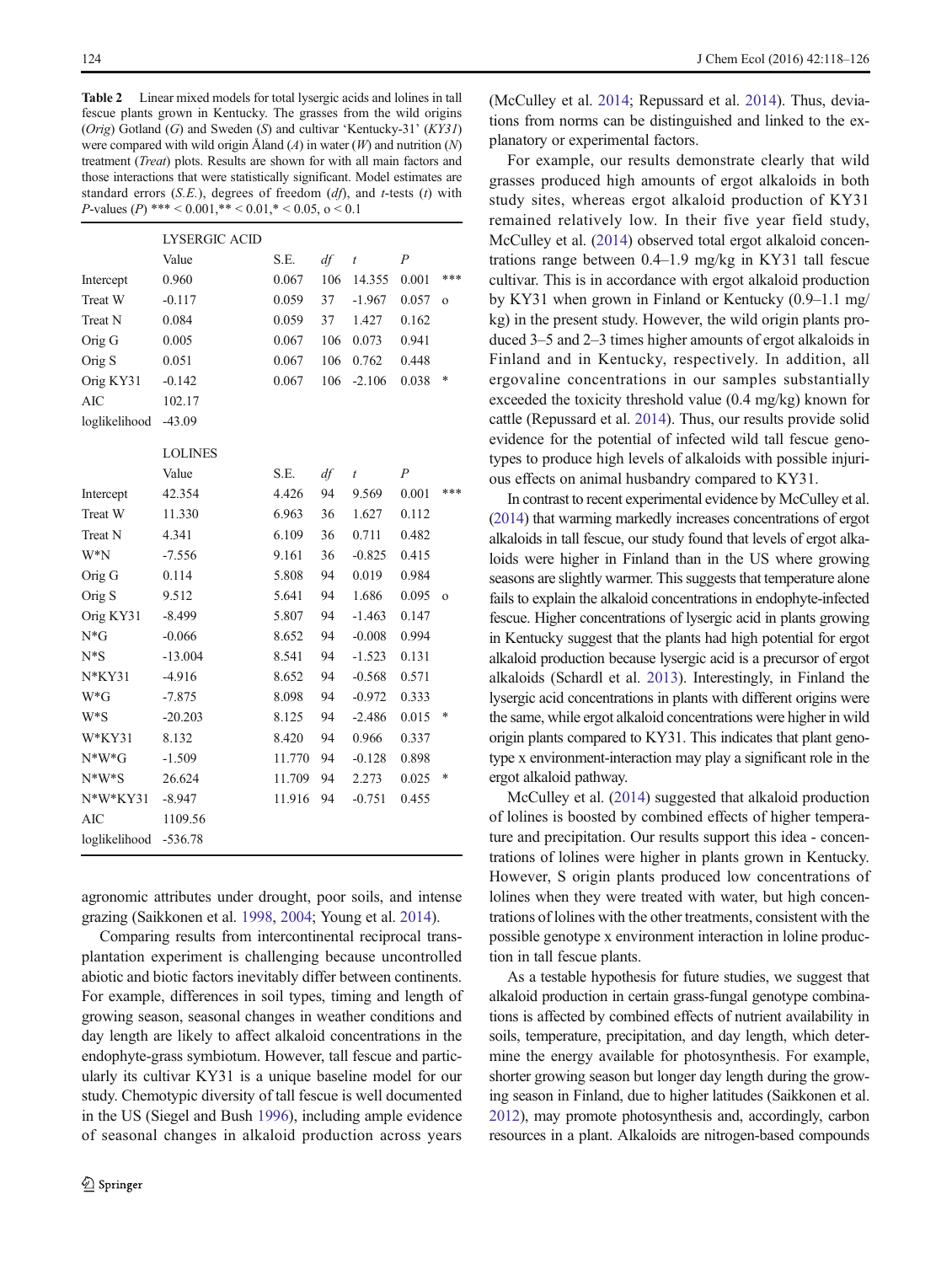<span id="page-7-0"></span>and it has been suggested that harboring the systemic endophyte is costly to the plant when nutrients are the limiting factor in the soil (Ahlholm et al. 2002; Lehtonen et al. 2005; Saikkonen et al. 2006). Highly competitive fungal genotypes may reap benefits of photosynthate surplus in plants growing in long day conditions, but alkaloid production of fungus can be limited by nitrogen availability in soils. Thus, certain fungal genotypes may accumulate high amount of mycelia in the host plant but produce higher amount of alkaloids only when fertilized. Well replicated experimental studies with endophyte-plant genotypegenotype combinations coupled with quantifying mycelial biomass and alkaloid production in plants growing in differently fertilized soils are necessary to test this hypothesis. These results could be applied into grass breeding programs aiming to develop cultivars for different environments and purposes (Gundel et al. 2013; Saikkonen et al. 2015).

Open Access This article is distributed under the terms of the Creative Commons Attribution 4.0 International License (http:// creativecommons.org/licenses/by/4.0/), which permits unrestricted use, distribution, and reproduction in any medium, provided you give appropriate credit to the original author(s) and the source, provide a link to the Creative Commons license, and indicate if changes were made.

#### References

- Ahlholm J, Helander M, Lehtimäki S, Wäli P, Saikkonen K (2002) Vertically transmitted endophytes: effects of environmental conditions. Oikos 99:173–183
- Arechavalenta M, Bacon CW, Plattner RD, Hoveland CS, Radcliffe DE (1992) Accumulation of ergopeptide alkaloids in symbiotic tall fescue grown under deficits of soil water and nitrogen fertilizer. Appl Environ Microbiol 58:857–861
- Bacon CW (1995) Toxic endophyte –infected tall fescue and range grasses: historic perspectives. J Anim Sci 73:861–870
- Belesky DP, Stringer WC, Plattner RD (1989) Influence of endophyte and water regime upon tall fescue accessions. II. Pyrrolizine and ergopeptine alkaloids. Ann Bot 64:343–349
- Blankenship JD, Spiering MJ, Wilkinson HH, Fannin FF, Bush LP, Schardl CL (2001) Production of loline alkaloids by the grass endophyte, Neotyphodium uncinatum, in defined media. Phytochemistry 58:395–401
- Clay K, Holah J (1999) Fungal endophyte symbiosis and plant diversity in successional fields. Science 285:1742–1744
- Dyer MI, Acra MA, Wang GM, Coleman DC, Freckman DW, McNaughton SJ, Strain BR (1991) Source-sink carbon relations in two Panicum coloratum ecotypes in response to herbivory. Ecology 72:1472–1483
- Foote AP, Kristensen NB, Klotz JL, Kim H, Koontz AF, McLeod KR, Bush LP, Schrick FN, Harmon DL (2013) Ergot alkaloids from endophyte-infected tall fescue decrease reticuloruminal epithelial blood flow and volatile fatty acid absorption from the washed reticulorumen. J Anim Sci 91:5366–5378
- Gundel PE, Pérez LI, Helander M, Saikkonen K (2013) Symbiotically modified organisms: nontoxic fungal endophytes in grasses. Trends Plant Sci 18:420–427
- Hoveland CS (1993) Importance and economic significance of the Acremonium endophytes to performance of animals and grass plant. Agric Ecosyst Environ 44:3–12
- Huitu O, Forbes K, Helander M, Julkunen-Tiitto R, Lambin X, Saikkonen K, Stuart P, Sulkama S, Hartley SE (2014) Silicon, endophytes and secondary metabolites as grass defenses against mammalian herbivores. Front Plant Sci 5:e478. doi[:10.3389/fpls.2014.00478](http://dx.doi.org/10.3389/fpls.2014.00478)
- Karban R, Baldwin IT (2007) Induced responses to herbivory. University of Chicago Press, Chicago
- Lehtonen P, Helander M, Saikkonen K (2005) Are endophyte-mediated effects on herbivores conditional on soil nutrients? Oecologia 142: 38–45
- Leuchtmann A, Bacon CW, Schardl CL, White JF, Tadych M (2014) Nomenclatural realignment of Neotyphodium species with genus Epichloë. Mycologia 106:202–215
- Malinowski DP, Belesky DP (2000) Adaptations of endophyte-infected cool-season grasses to environmental stresses: mechanisms of drought and mineral stress tolerance. Crop Sci 40:923–940
- McCulley R, Bush LP, Carlisle AE, Ji H, Nelson JA (2014) Warming reduces tall fescue abundance but stimulates toxic alkaloid concentrations in transition zone pastures of the U.S. Front Chem 2:e88. doi:[10.3389/chem.2014.00088](http://dx.doi.org/10.3389/chem.2014.00088)
- Pinheiro J, Bates D, DebRoy S, Sarkar D, the R Development Core Team (2013) Nlme: linear and nonlinear mixed effects models. R Package version 3:1–108
- R Core Team (2012). R: A language and environment for statistical computing. R foundation for statistical computing, Vienna, Austria. ISBN 3-900051-07-0, URL [http://www.R-project.org/](http://www.r-project.org/)
- Repussard C, Zbib N, Tardieu D, Guerre P (2014) Endophyte infection of tall fescue and the impact of climatic factors on ergovaline concentrations in field crops cultivated in southern France. J Agric Food Chem 62:9609–9614
- Rudall PJ, Prychid CJ, Gregory T (2014) Epidermal patterning and silica phytoliths in grasses: an evolutionary history. Bot Rev 80:59–71
- Saari S, Helander M, Faeth SH, Saikkonen K (2010) The effects of endophytes on seed production and seed predation of tall fescue and meadow fescue. Microb Ecol 60:928–934
- Saha DC, Jackson MA, Johonson-Cicalese JM (1988) A rapid staining method for detection of endophytic fungi in turf and forage grasses. Phytopathology 78:237–239
- Saikkonen K (2000) Kentucky-31, far from home. Science 287:1887a
- Saikkonen K, Faeth SH, Helander ML, Sullivan TJ (1998) Fungal endophytes: a continuum of interactions with host plants. Annu Rev Ecol Syst 29:319–343
- Saikkonen K, Gundel PE, Helander M (2013) Chemical ecology mediated by fungal endophytes in grasses. J Chem Ecol 39:962–968
- Saikkonen K, Lehtonen P, Helander M, Koricheva J, Faeth S (2006) Model systems in ecology: dissecting the grass-endophyte literature. Trends Plant Sci 11:428–433
- Saikkonen K, Taulavuori K, Hyvönen T, Gundel PE, Hamilton CE, Vänninen I, Nissinen A, Helander M (2012) Climate changedriven species' range shifts filtered by photoperiodism. Nat Clim Chang 2:234–242
- Saikkonen K, Wäli P, Helander M, Faeth SH (2004) Evolution of endophyte-plant symbioses. Trends Plant Sci 9:275–280
- Saikkonen K, Young CA, Helander M, Schardl CL (2015) Endophytic Epichloë species and their grass hosts: from evolution to applications. Plant Mol Biol. doi[:10.1007/s11103-015-0399-6](http://dx.doi.org/10.1007/s11103-015-0399-6)
- Schardl CL, Florea S, Pan J, Nagabhyru P, Bec S, Calie PJ (2013) The epichloae: alkaloid diversity and roles in symbiosis with grasses. Curr Opin Plant Biol 16:480–488
- Siegel MR, Bush LP (1996) Defensive chemicals in grass-fungal endophyte associations. Recent Adv Phytochem 30:81–118
- Vicari M, Bazely DR (1993) Do grasses fight back? The case for antiherbivore defences. Trends Ecol Evol 8:137–141